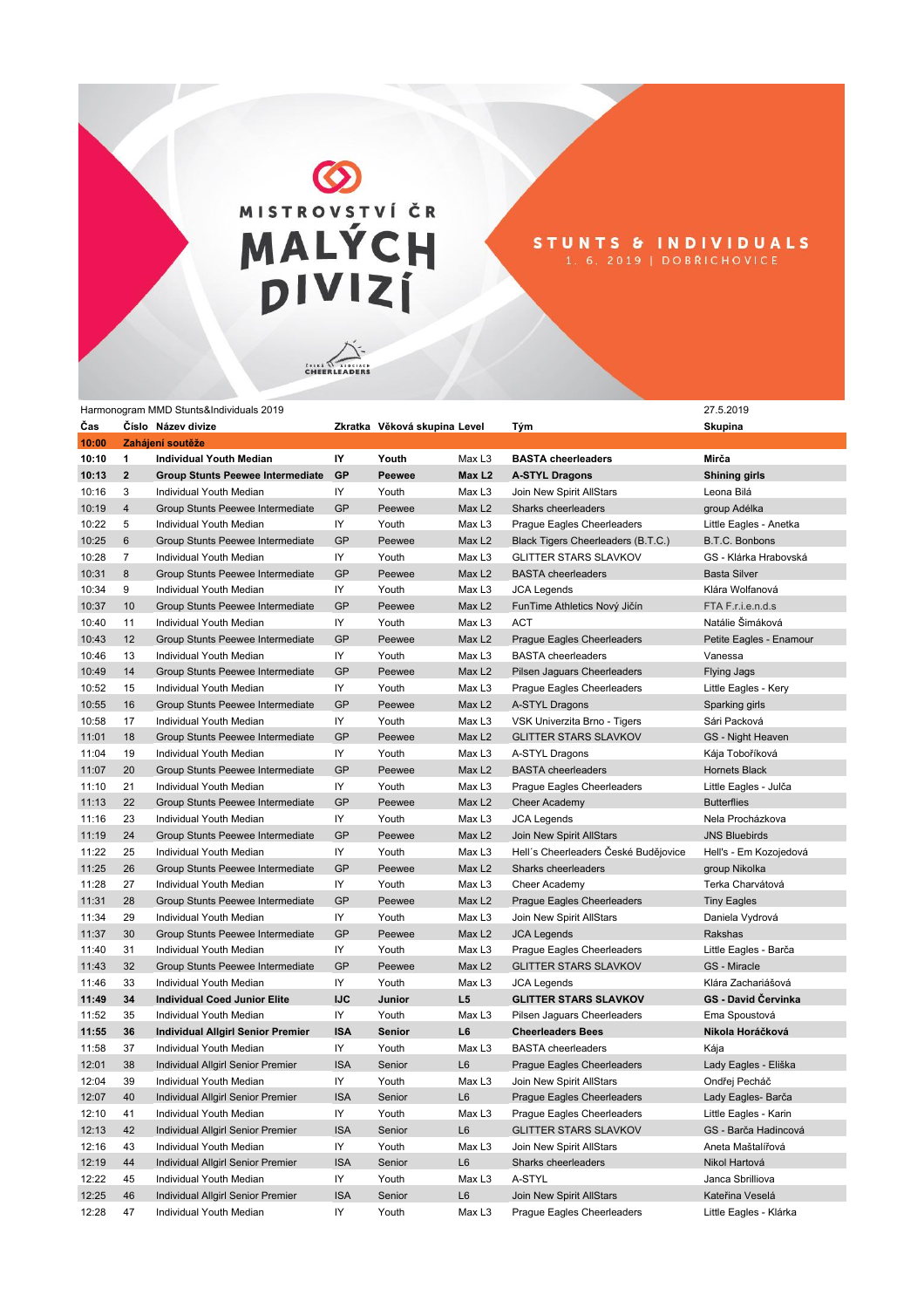| 12:34     | 48        | Individual Youth Median                                       | IY         | Youth             | Max L <sub>3</sub> | Sharks cheerleaders                  | Lucka Novodvorská                  |
|-----------|-----------|---------------------------------------------------------------|------------|-------------------|--------------------|--------------------------------------|------------------------------------|
| 12:40     | 48B       | Individual Youth Median                                       | IY         | Youth             | Max L3             | <b>Fighters cheerleaders</b>         | Adéla Gololobovová                 |
| Přestávka |           |                                                               |            |                   |                    |                                      |                                    |
| 13:20     | 49        | <b>Group Stunts Youth Median</b>                              | GY         | Youth             | Max L3             | <b>Prague Eagles Cheerleaders</b>    | <b>Little Eagles - Exceptional</b> |
| 13:23     | 50        | <b>Individual Peewee Intermediate</b>                         | IP         | Peewee            | Max L <sub>2</sub> | <b>GLITTER STARS SLAVKOV</b>         | GS - Marianka Polívková            |
| 13:26     | 51        | Group Stunts Youth Median                                     | GY         | Youth             | Max L3             | <b>BASTA cheerleaders</b>            | <b>Basta Shock</b>                 |
| 13:29     | 52        | Individual Peewee Intermediate                                | IP         | Peewee            | Max L <sub>2</sub> | Prague Eagles Cheerleaders           | <b>Tiny Eagles- Terka</b>          |
| 13:32     | 53        | Group Stunts Youth Median                                     | GY         | Youth             | Max L3             | A-STYL Dragons                       | Supernovas                         |
| 13:35     | 54        | Individual Peewee Intermediate                                | IP         | Peewee            | Max L <sub>2</sub> | <b>BASTA</b> cheerleaders            | Hanča                              |
| 13:38     | 55        | Group Stunts Youth Median                                     | GY         | Youth             | Max L3             | <b>JCA Legends</b>                   | Amaroks                            |
| 13:41     | 56        |                                                               | IP         | Peewee            | Max <sub>L2</sub>  | <b>GLITTER STARS SLAVKOV</b>         | GS - Barča Blažková                |
|           |           | Individual Peewee Intermediate                                |            |                   |                    |                                      |                                    |
| 13:44     | 57        | Group Stunts Youth Median                                     | GY         | Youth             | Max L <sub>3</sub> | Sharks cheerleaders                  | group Lucka                        |
| 13:47     | 58        | Individual Peewee Intermediate                                | IP         | Peewee            | Max <sub>L2</sub>  | A-STYL Dragons                       | Natálka Pešlová                    |
| 13:50     | 59        | Group Stunts Youth Median                                     | GY         | Youth             | Max L3             | VSK Univerzita Brno - Tigers         | <b>Tigers Kitties</b>              |
| 13:53     | 60        | Individual Peewee Intermediate                                | IP         | Peewee            | Max L <sub>2</sub> | <b>BASTA</b> cheerleaders            | Sabča                              |
| 13:56     | 61        | Group Stunts Youth Median                                     | GY         | Youth             | Max L <sub>3</sub> | Prague Eagles Cheerleaders           | Little Eagles - Exclusive          |
| 13:59     | 62        | Individual Peewee Intermediate                                | IP         | Peewee            | Max L <sub>2</sub> | A-STYL Dragons                       | Nelča Lišková                      |
| 14:02     | 63        | Group Stunts Youth Median                                     | GY         | Youth             | Max L3             | Join New Spirit AllStars             | <b>JNS Crazybirds</b>              |
| 14:05     | 64        | Individual Peewee Intermediate                                | IP         | Peewee            | Max L <sub>2</sub> | Prague Eagles Cheerleaders           | Petite Eagles - Ema                |
| 14:08     | 65        | Group Stunts Youth Median                                     | GY         | Youth             | Max <sub>L3</sub>  | Sharks cheerleaders                  | group Míša                         |
| 14:11     | 66        | Individual Peewee Intermediate                                | IP         | Peewee            | Max L <sub>2</sub> | <b>ACT</b>                           | Valentýna Novotná-Hanzalová        |
| 14:14     | 67        | Group Stunts Youth Median                                     | GY         | Youth             | Max L3             | A-STYL Dragons                       | Fireworks                          |
| 14:17     | 68        | Individual Peewee Intermediate                                | IP         | Peewee            | Max L <sub>2</sub> | Join New Spirit AllStars             | Adéla Petříková                    |
| 14:20     | 69        | Group Stunts Youth Median                                     | GY         | Youth             | Max <sub>L3</sub>  | Prague Eagles Cheerleaders           | Little Eagles - Effective          |
| 14:23     | 70        | Individual Peewee Intermediate                                | IP         |                   |                    |                                      | viki Tumble                        |
|           |           |                                                               |            | Peewee            | Max L <sub>2</sub> | Black Tigers Cheerleaders (B.T.C.)   |                                    |
| 14:26     | 71        | Group Stunts Youth Median                                     | GY         | Youth             | Max L3             | <b>BASTA cheerleaders</b>            | <b>Hornets Yellow</b>              |
| 14:29     | 72        | Individual Peewee Intermediate                                | IP         | Peewee            | Max L <sub>2</sub> | Prague Eagles Cheerleaders           | Tiny Eagles - Verča                |
| 14:32     | 73        | Group Stunts Youth Median                                     | GY         | Youth             | Max L3             | <b>BSH Cheerleaders</b>              | <b>BSH Danger Flash</b>            |
| 14:35     | 74        | Individual Peewee Intermediate                                | IP         | Peewee            | Max L <sub>2</sub> | Prague Eagles Cheerleaders           | Tiny Eagles - Adélka               |
| 14:38     | 75        | Group Stunts Youth Median                                     | GY         | Youth             | Max L3             | Join New Spirit AllStars             | <b>JNS Smileybirds</b>             |
| 14:41     | 76        | Individual Peewee Intermediate                                | IP         | Peewee            | Max L <sub>2</sub> | <b>GLITTER STARS SLAVKOV</b>         | GS - Matyáš Pospíšil               |
| 14:44     | 77        | <b>Group Stunts AllGirl Junior Elite</b>                      | <b>GJA</b> | Junior            | L5                 | <b>BASTA cheerleaders</b>            | <b>Basta Fusion</b>                |
| 14:47     | 78        | Individual Peewee Intermediate                                | IP         | Peewee            | Max <sub>L2</sub>  | Join New Spirit AllStars             | JNS Áďa Dorazilová                 |
| 14:50     | 79        | Group Stunts AllGirl Junior Elite                             | <b>GJA</b> | Junior            | L5                 | <b>GLITTER STARS SLAVKOV</b>         | GS - Green Gemstones               |
| 14:53     | 80        | Individual Peewee Intermediate                                | IP         | Peewee            | Max L <sub>2</sub> | Prague Eagles Cheerleaders           | Petite Eagles - Anetka             |
| 14:56     | 81        | Group Stunts AllGirl Junior Elite                             | <b>GJA</b> | Junior            | L5                 | Pilsen Jaguars Cheerleaders          | Jaguars                            |
| 14:59     | 82        | Individual Peewee Intermediate                                | IP         | Peewee            | Max L <sub>2</sub> | <b>JCA Legends</b>                   | Sára Pešková                       |
| 15:02     | 83        | Group Stunts AllGirl Junior Elite                             | <b>GJA</b> | Junior            | L5                 | <b>BASTA cheerleaders</b>            | <b>Basta Stings</b>                |
| 15:05     | 84        | Individual Peewee Intermediate                                | IP         | Peewee            | Max <sub>L2</sub>  | Prague Eagles Cheerleaders           | Petite Eagles - Klárka             |
| 15:08     | 85        |                                                               | <b>GJA</b> | Junior            | L5                 | <b>GLITTER STARS SLAVKOV</b>         | GS - Elegant                       |
|           |           | Group Stunts AllGirl Junior Elite                             | IP         |                   |                    |                                      |                                    |
| 15:11     | 86        | Individual Peewee Intermediate                                |            | Peewee            | Max <sub>L2</sub>  | <b>BASTA</b> cheerleaders            | Adélka                             |
| 15:14     | 87        | Group Stunts AllGirl Junior Elite                             | <b>GJA</b> | Junior            | L5                 | FunTime Athletics Nový Jičín         | FTA Fofolaaa                       |
| 15:17     | 88        | Individual Peewee Intermediate                                | IP         | Peewee            | Max L <sub>2</sub> | <b>JCA Legends</b>                   | Terezka Kučerova                   |
| 15:20     | 89        | Group Stunts AllGirl Junior Elite                             | <b>GJA</b> | Junior            | L5                 | Hell's Cheerleaders České Budějovice | Hell's Pretty Nightmare            |
| 15:23     | 90        | Individual Peewee Intermediate                                | IP         | Peewee            | Max <sub>L2</sub>  | <b>Prague Eagles Cheerleaders</b>    | Tiny Eagles - Nikča                |
| 15:26     | 91        | Group Stunts AllGirl Junior Elite                             | <b>GJA</b> | Junior            | L5                 | Pilsen Jaguars Cheerleaders          | Jaguars hot potatoes               |
| 15:29     | 92        | Individual Peewee Intermediate                                | IP         | Peewee            | Max <sub>L2</sub>  | Sharks cheerleaders                  | Adam Novák                         |
| 15:32     | 93        | Group Stunts AllGirl Junior Elite                             | <b>GJA</b> | Junior            | L5                 | <b>BASTA cheerleaders</b>            | Hornets Blue                       |
| 15:35     | 94        | Individual Peewee Intermediate                                | IP         | Peewee            | Max <sub>L2</sub>  | Pilsen Jaguars Cheerleaders          | Monika Veselá                      |
| 15:38     | 95        | Group Stunts AllGirl Junior Elite                             | <b>GJA</b> | Junior            | L5                 | Prague Eagles Cheerleaders           | Junior Eagles - Energy             |
| 15:41     | 96        | Individual Peewee Intermediate                                | IP         | Peewee            | Max <sub>L2</sub>  | Prague Eagles Cheerleaders           | Petite Eagles - Kája               |
| 15:44     | 97        | Group Stunts AllGirl Junior Elite                             | <b>GJA</b> | Junior            | L5                 | <b>BSH Cheerleaders</b>              | <b>BSH Shine</b>                   |
| 15:47     | 98        | Individual Peewee Intermediate                                | IP         | Peewee            | Max <sub>L2</sub>  | Black Tigers Cheerleaders (B.T.C.)   | Lůca jde na to                     |
| 15:50     | 99        | Group Stunts AllGirl Junior Elite                             | <b>GJA</b> | Junior            | L5                 | Sharks cheerleaders                  | group Eliška                       |
|           | 100       |                                                               | <b>GJA</b> | Junior            | L5                 |                                      |                                    |
| 15:56     |           | Group Stunts AllGirl Junior Elite<br><b>Show Aerial Silks</b> |            |                   |                    | Join New Spirit AllStars             | <b>JNS Beautybirds</b>             |
|           | Přestávka |                                                               |            |                   |                    |                                      |                                    |
| 16:25     | 101       | <b>Group Stunts Coed Junior Elite</b>                         | GJC        | Junior            | L5                 | <b>Fighters cheerleaders</b>         | The Knights of Smash               |
| 16:28     | 102       | <b>Individual Coed Senior Premier</b>                         | <b>ISC</b> | Senior            | L6                 | <b>GLITTER STARS SLAVKOV</b>         | <b>GS - Pavel SedImajer</b>        |
| 16:31     | 103       | Group Stunts Coed Junior Elite                                | GJC        | Junior            | L5                 | Black Tigers Cheerleaders (B.T.C.)   | <b>MATA GROUP</b>                  |
|           |           |                                                               |            |                   |                    |                                      |                                    |
| 16:34     | 104       | Individual Coed Senior Premier                                | <b>ISC</b> | Senior            | L6                 | <b>GLITTER STARS SLAVKOV</b>         | GS - Pavel Machálek                |
| 46:37     | 405       | <b>Individual Allgirl Junior Elite</b>                        | IJА        | <del>Junior</del> | L5                 | <b>Fighters cheerleaders</b>         | Adéla Gololobovová                 |
| 16:40     | 106       | <b>Partner Stunts Senior Premier</b>                          | PS         | Senior            | L6                 | FunTime Athletics Nový Jičín         | FTA - Jiří & Pája                  |
| 16:43     | 107       | Individual Allgirl Junior Elite                               | IJА        | Junior            | L5                 | <b>JCA Legends</b>                   | Veronika Dolejší                   |
| 16:46     | 108       | Partner Stunts Senior Premier                                 | PS         | Senior            | L6                 | <b>BASTA cheerleaders</b>            | Agi a Křovix                       |
| 16:49     | 109       | Individual Allgirl Junior Elite                               | IJА        | Junior            | L5                 | A-STYL Dragons                       | Stěpánka Tomová                    |
| 16:52     | 110       | Partner Stunts Senior Premier                                 | PS         | Senior            | L6                 | Join New Spirit AllStars             | Ondra a Kačka                      |
| 16:55     | 111       | Individual Allgirl Junior Elite                               | IJА        | Junior            | L5                 | Hell's Cheerleaders České Budějovice | Hell's - Viki Vejvodová            |
| 16:58     | 112       | Partner Stunts Senior Premier                                 | PS         | Senior            | $\mathsf{L}6$      | <b>ACT</b>                           | ACT Jirka a Káťa                   |
|           |           |                                                               |            |                   |                    |                                      |                                    |